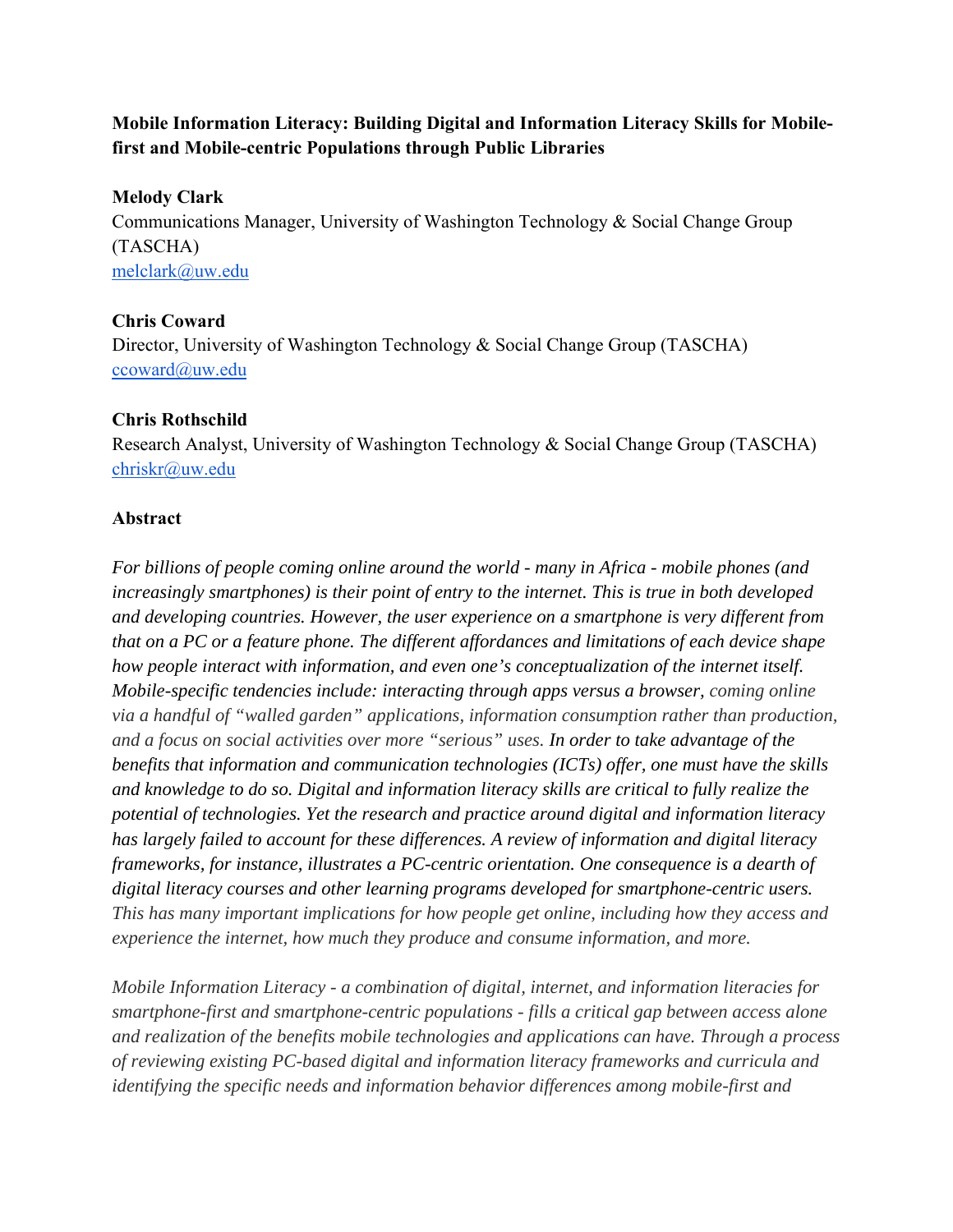*mobile-centric users, we have created Mobile Information Literacy (MIL) curricula and trainings for various geographies and audiences, taking into account local contexts and conditions. This paper details why MIL is important and needed, describes the process of developing and implementing the curriculum, explains how it is currently being adapted for public libraries in another setting, and concludes with next steps for Mobile Information Literacy. The paper also highlights lessons we have learned along the way and changes we have made as we adapt the curriculum.* 

## **Introduction**

As part of a larger project called *Information Strategies for Societies in Transition<sup>1</sup>* in Myanmar, a country experiencing rapid expansion of access to information and communication technologies (ICTs), we developed a digital and information literacy curriculum and training specifically for those first experiencing the internet on mobile devices, rather than personal computers (PCs). Our project objectives were to: 1) improve digital and information literacy amongst the general public in Myanmar, and 2) grow the capacity of libraries in Myanmar to serve as trustworthy information hubs. Our stakeholders, then, were the Myanmar general public, libraries, and librarians. Our original goal was to conduct a train the trainers workshop. What we needed was a training curriculum. Initially, we thought we could use an existing curriculum and adapt it to the Myanmar context; however, once we surveyed the existing literature and resources, we determined that the best course of action was to create a curriculum to suit the needs we identified in Myanmar. What resulted from this process was somewhat unexpected on our part. We found that there was a need in general, beyond the context of Myanmar, for a foundational mobile information literacy curriculum. A mobile information literacy curriculum was one that would address critical information literacy skills in the mobile environment.

The Mobile Information Literacy<sup>2</sup> (MIL) curriculum is a combination of digital, internet, and information skills, knowledge, concepts, and attitudes for smartphone-first & smartphone-centric populations. This paper details why MIL is important and needed, the process of developing and implementing the curriculum, how it is currently being adapted for public libraries in another setting, and concludes with next steps for Mobile Information Literacy. The paper also highlights lessons we have learned along the way and changes we have made as we adapt the curriculum.

<sup>&</sup>lt;sup>1</sup> See http://tascha.uw.edu/projects/information-strategies-for-societies-in-transition/

<sup>&</sup>lt;sup>2</sup> The MIL was first developed by the Technology & Social Change Group (TASCHA) at the University of Washington Information, the Henry M. Jackson School of International Studies at the University of Washington, the Myanmar Book Aid Preservation Foundation (MBAPF), and the Enlightened Myanmar Resesarch Foundation (EMReF). The full curriculum can be found at http://tascha.uw.edu/mobile-information-literacy-curriculum/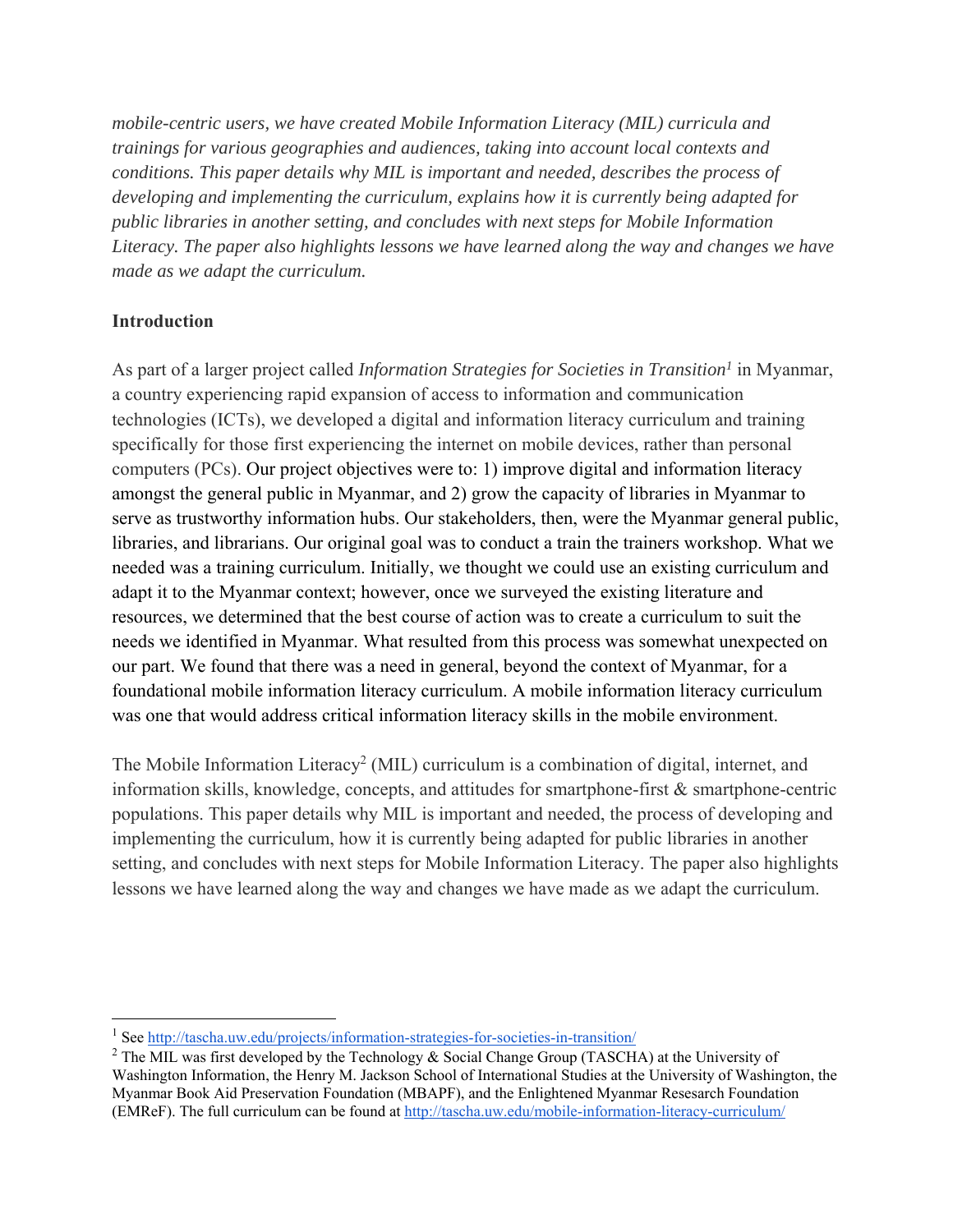#### **Why mobile information literacy is important**

Mobile information literacy is needed for several different reasons. First, the majority of people currently coming online are doing so via mobile devices (and increasingly smartphones). Two, the existing frameworks, curricula, and trainings that exist are PC-centric and developed for PCbased learners. Three, the difference in device characteristics on a PC versus a mobile device (such as size, portability, information architecture, and hardware features) mean many information behavior differences as well. Fourth, the lack of information and communication technology (ICTs) skills are a barrier to adoption of the internet. Finally, other organizations are beginning to work in this area, making mobile skills training a priority.

#### *Smartphone-first & smartphone-centric populations*

For billions of people coming online around the world, mobile phones (and increasingly smartphones) are their point of entry to the internet (e.g., Donner, 2015; GSMA, 2017; ITU, 2016; Pew Research Center, 2016). This is true in both developed and developing countries. Most of the world has gradually adapted to new technologies over time, moving from a desktop PC to a feature phone to a laptop to now a smartphone. The exception is the number of people-mostly in Africa and South East Asia--who have skipped the PC altogether, going straight to basic mobile phones. However, these basic feature phones have been predominantly used for communications and not for full data access to the internet. Some countries like Myanmar, on the other hand, went directly from traditional media, in an access-denied culture with limited and controlled information sources, to having full internet access in their hand with smartphones - in a very short period of time. This was unprecedented in the world. Even those who have access to PCs are increasingly consuming digital information via a mobile device more frequently - and for different reasons - than on their desktop or laptop PC (Pew Research Center, 2016). Just as PC-first and PC-centric populations needed to learn basic digital and information skills to successfully navigate the then-new technologies, so do smartphone-first and smartphone-centric populations.

#### *Existing frameworks, curricula, & trainings are PC-centric*

Before developing our MIL curriculum, we conducted an inventory and review of existing digital and information literacy literature, frameworks, curricula, and trainings. At the time, all of them were oriented for PC-based users and developed from a PC-centric point of view. No digital and information literacy materials existed for smartphone-first or smartphone-centric users. While there have been other developments (see below) since we released the MIL, the majority still focus on desktop or laptop PC users. One consequence is a dearth of digital literacy courses and other learning programs developed for smartphone-centric users. This has many important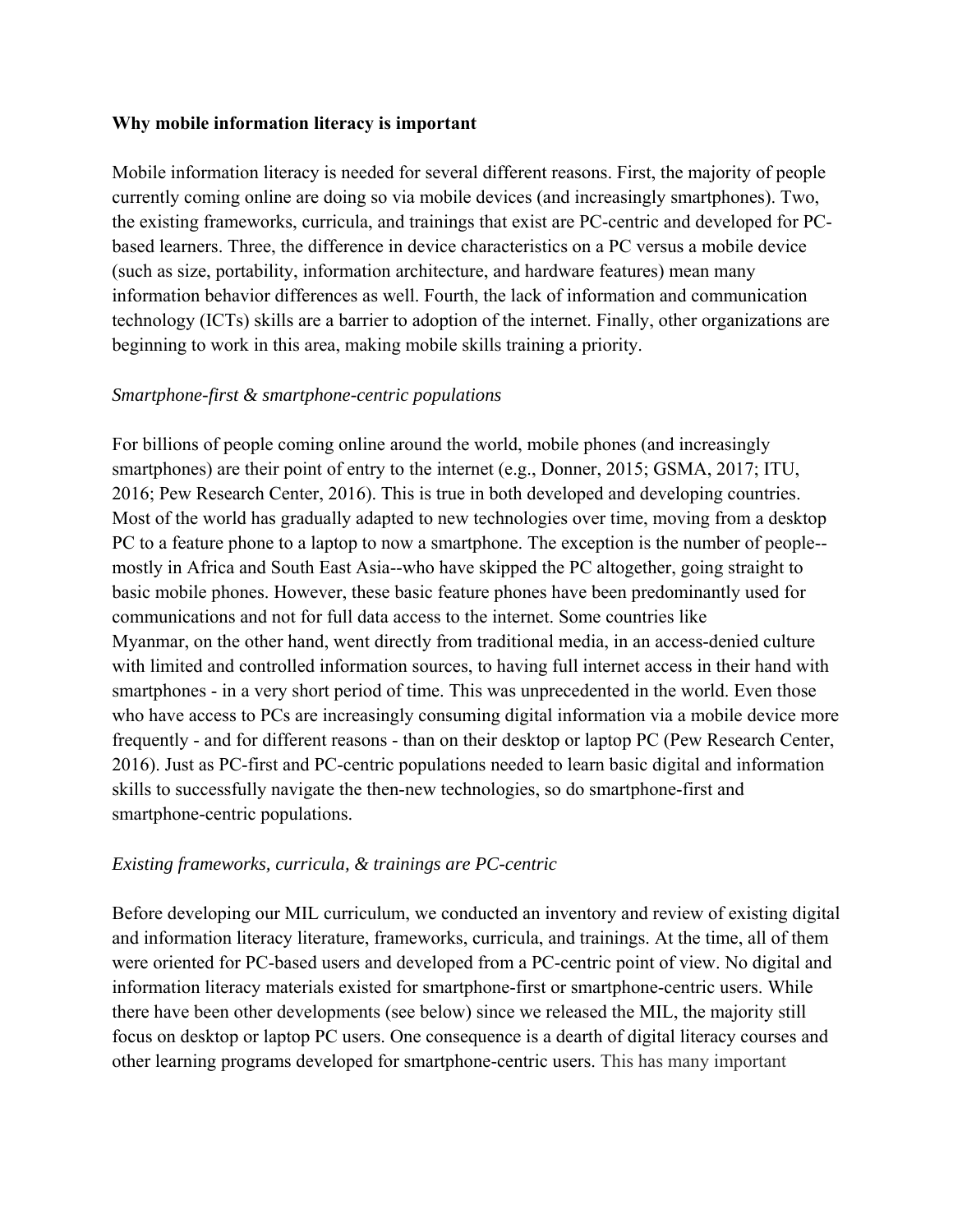implications for how people get online, including how they access and experience the internet, how much they produce and consume information, and more. MIL sets out to fill this gap.

### *Information behavior differences*

The user experience on a smartphone is very different from that on a PC or a feature phone. The different affordances and limitations of each device shape how people interact with information, and even one's conceptualization of the internet itself. This is true for both physical interactions such as touching and pinching rather than clicking and information architecture and design-based interactions (Güler, Kılıç, & Çavuş, 2014). Mobile-specific tendencies include: interacting through apps versus a browser, coming online via a handful of "walled garden" applications, information consumption rather than production, conducting shorter and location-focused searches (and viewing fewer results), and a focus on social activities over more "serious" uses (e.g., Kim et al., 2015; Nicholas et al., 2013; Paulson, 2017; Sherugar & Budiu, 2016).

### *Lack of skills as barrier to adoption*

Research shows that a lack of digital and information literacy skills is a significant barrier to internet adoption and uses, which ultimately leads to further digital divides (e.g., Armbrecht, 2016; Arese Lucini, 2016a & 2016b; Ranger, Chandler, & Arscott, 2015; Van Biljon, et. al., 2015; Van Dijk & Van Deursen, 2014). Given the value of mobile devices for first-time internet users, without proper *mobile* digital and information literacy skills, there are populations once again left behind, even if they are technically connected to the internet. Access alone is not enough to close digital divides. In order to take advantage of the benefits that information and communication technologies (ICTs) offer, one must have the skills and knowledge to do so. Digital and information literacy skills are critical to fully realize the potential of technologies.

#### *Mobile skills training becoming a priority*

Recent research suggests that new internet users do not necessarily know that they are using the internet when they use applications like Facebook (Mirani, 2015). They are also likely to underuse the mobile internet, even when they have access to a smartphone and data, using their phones mainly for communication through voice calls and text messages (GSMA, 2017). Research findings like these have prompted other organizations to focus on training new smartphone users on the benefits of the mobile internet and smartphones. Since the first MIL curriculum and trainings were first developed for Myanmar in 2015, other organizations have created and implemented other mobile internet skills training programs. In India, GSMA developed and implemented the Mobile Internet Skills Training program in partnership with mobile operators and local mobile phone vendors (GSMA, 2016). In Kenya, the Mozilla Foundation started their Digital Skills Observatory project that seeks to understand how first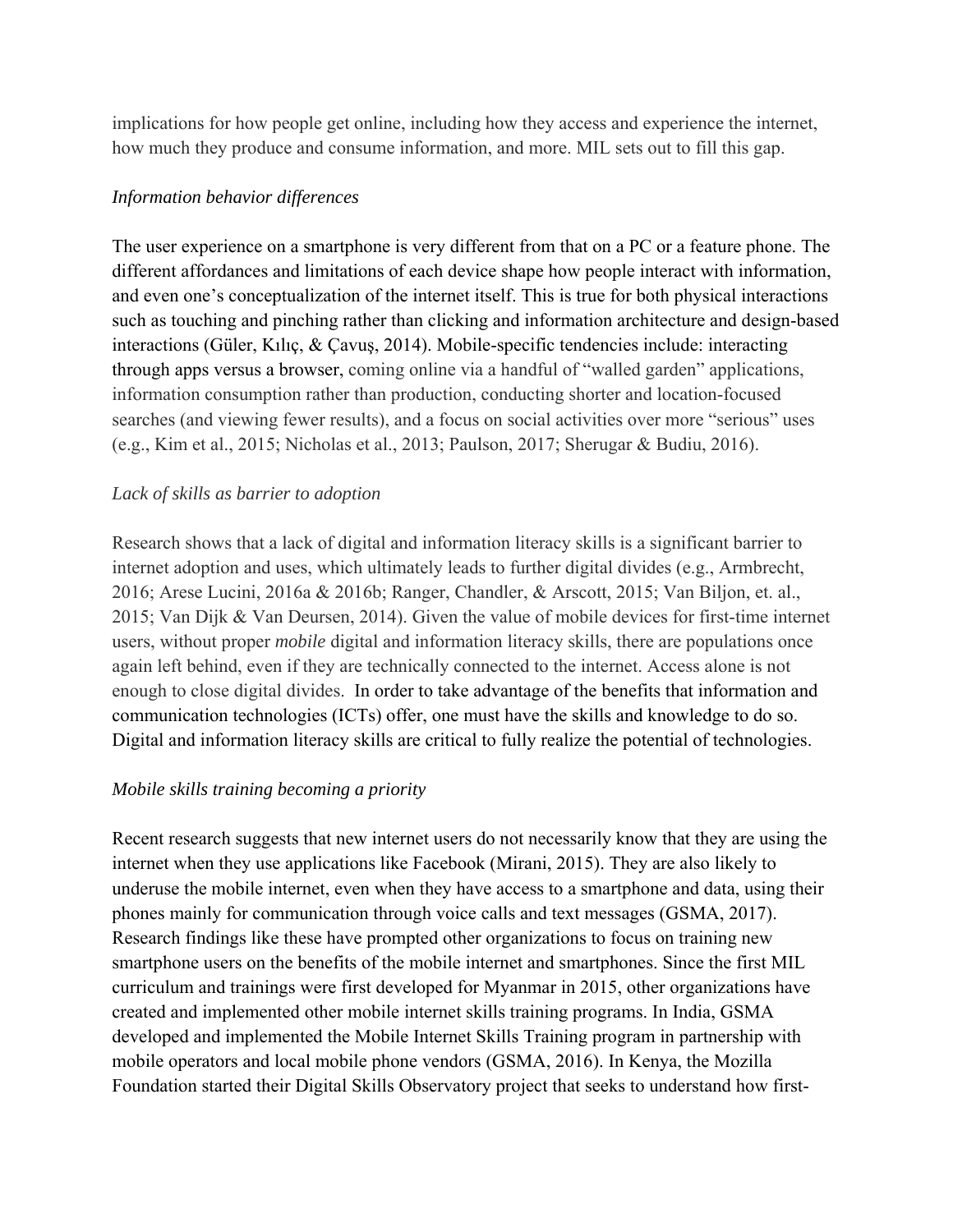time smartphone users use smartphones and trained dozens of first-time smartphone users on smartphone literacy skills (Mozilla Foundation, 2016). As all of us have similar goals and objectives, we have been discussing how we can share what we are learning and best practices for teaching digital and information literacy skills for mobile-centric users.

### **Development & implementation of the MIL**

Many of the reasons above illustrate why we developed the first MIL curriculum and training in Myanmar. Below the process of developing and implementing the curriculum is outlined, along with some of the results and lessons learned from the experience in Myanmar.

## *Review of existing digital and information literacy frameworks*

At the outset of this project, we searched for digital information literacy curricula that we might adapt or model from for use in the Myanmar context. The Microsoft Digital Literacy IT Academy curriculum seemed a likely option early on; however, we realized that the PCorientation of this curriculum for Myanmar would limit its applicability. In addition, translation from English to Myanmar language entailed more complicated issues that were beyond the scope of our project. Finally, the prevalence of mobile digital platforms in Myanmar, low bandwidth, and unreliable electricity rendered this curriculum option unusable for our purposes.

In order to build a mobile digital information literacy curriculum, we needed a framework. We surveyed the field for relevant frameworks and models that could inform the development of the MIL Curriculum. The Society of College, National and University Libraries (SCONUL) 7 Pillars, UNESCO Empowering 8, Mozilla Web Literacy, the European Union Joint Research Centre's Digital Competence Framework (DIGCOMP), and the Australian National Framework were assessed for their relevance and applicability for our purposes. As mentioned above, all of the existing frameworks assumed people were learning on PCs, and at the time, no frameworks or curriculum for mobile-based users were found. Finding no other available digital information literacy curricula for a mobile context, we decided to build one.

Because the target audience of the curriculum in Myanmar was beginner-level with little to no knowledge of the internet, World Wide Web, or mobile technology use, the DIGCOMP framework was deemed most relevant to the needs at hand, as others assumed a minimum baseline digital information literacy. As such, the Mobile Information Literacy curriculum was developed based primarily on the DIGCOMP framework, which emphasizes multiple competencies in five areas: information, communication, content creation, safety, and problem solving. With the aim of teaching skills, attitudes, and knowledge connected to these areas, particularly on mobile platforms given the prevalence of smartphones, the group designed a curriculum focused on training organizations and individuals at various levels of aptitude and experience. Fundamentally, the goal was to train local librarians and community members to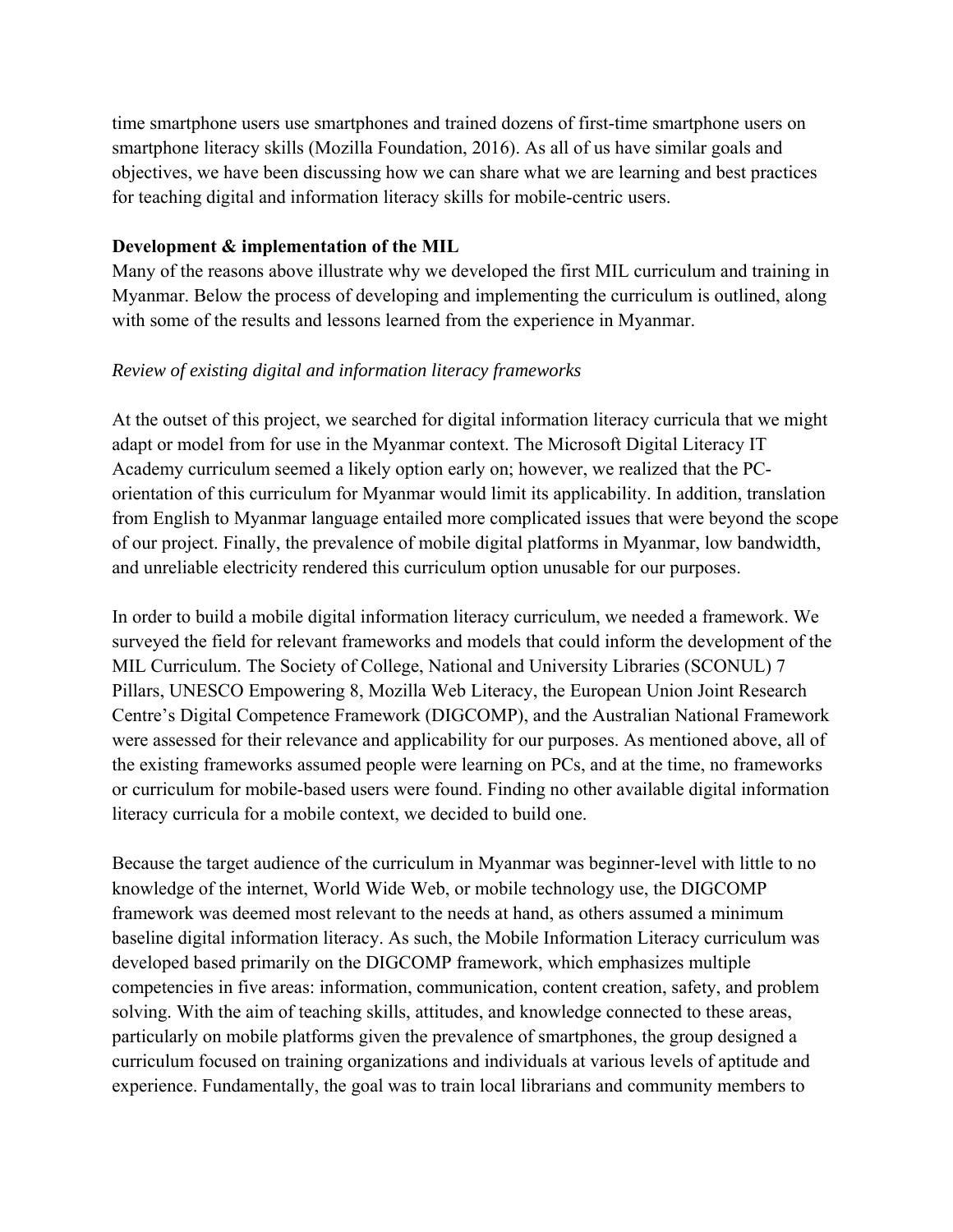teach local people basic online skills and concepts. Designed to be modular, the initial curriculum targets new users, but has the potential to be expanded for varying skills levels.

### *Developing the curriculum*

The first Mobile Information Literacy curriculum contains six modules to build digital and information literacy skills and competencies on mobile devices. While extensive, the DIGCOMP framework does not provide a basic foundation of what information is, what information and communication technologies (ICTs) are, and what the internet is. Given that this curriculum is designed for internet newcomers, the curriculum begins with two modules that define information, explains what ICTs are, and what the internet is - all through a mobile lens.

Each module covers one or more of the competencies defined by the DIGCOMP framework. Through activities and discussion, the modules help participants gain proficiencies in digital and information literacy on mobile devices. Participants learn skills and broader knowledge about the internet – not just how to use it but why what it is and consists of and why it works the way it does. It also helps shape attitudes – participants are inclined to want to participate in an engaged way online in this increasingly connected information and digital society. Informs participants about the limitations of certain applications and makes them aware of the internet beyond Facebook. Our approach was to develop a curriculum that provides a foundation of digital and information literacy, that then can be used to dive deeper into domain specific areas such as health, education, and financial services.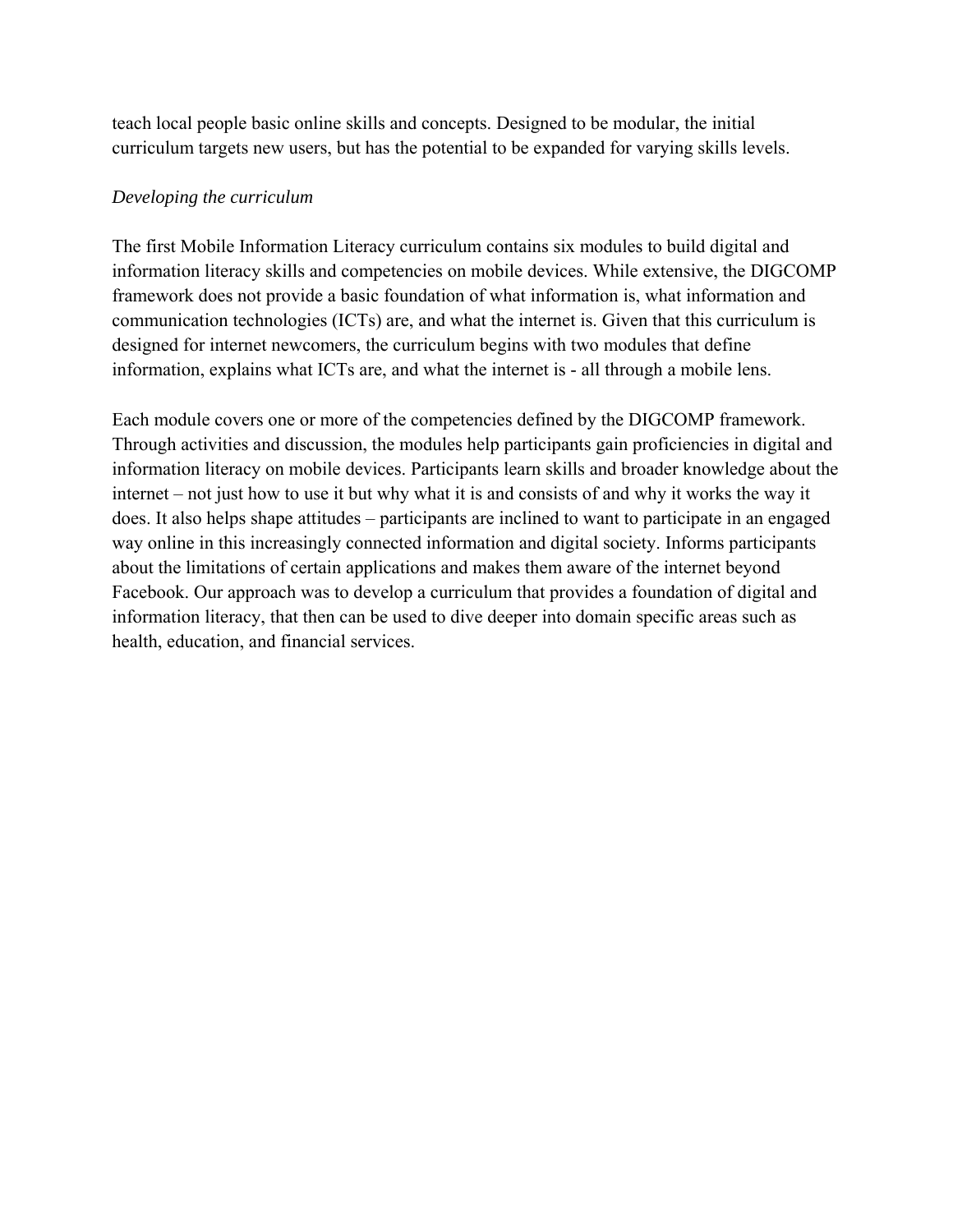| <b>Modules</b>                                                                           | <b>DIGCOMP</b><br>Competencies                                                | <b>Topics Covered</b>                                                                                                                                      | <b>Activities</b>                                                                                                                       |
|------------------------------------------------------------------------------------------|-------------------------------------------------------------------------------|------------------------------------------------------------------------------------------------------------------------------------------------------------|-----------------------------------------------------------------------------------------------------------------------------------------|
| Module 1:<br>Introduction to<br>Mobile ICTs                                              | Information<br>Communication<br>Safety                                        | <b>ICT</b> basics<br>Mobile ICT basics<br>Mobile phone<br>operation<br>Affordances of<br>mobile ICTs                                                       | Connecting to wifi<br>Securing devices<br>Downloading & assessing<br>applications<br>Basic messaging & file<br>sharing                  |
| Module 2: A Mobile<br>Lens on the Internet                                               | Information<br>Communication<br>Problem solving                               | Development &<br>evolution of the<br>internet<br>What the World<br>Wide Web is<br>What web browsers<br>are $&$ how they work                               | Identifying browser<br>elements & navigation<br>Searching the web across<br>the platforms<br>Hyperlinks & hypertext<br>Tabs & bookmarks |
| Module 3: Basic Web<br>Searching via Mobile<br>Devices                                   | Information<br>Problem solving                                                | Web browsers vs.<br>applications<br>Basic web search                                                                                                       | Web browser applications<br>Web search operators<br>Search engines vs.<br>Facebook<br>Advanced search                                   |
| Module 4: Working<br><b>Online and Using</b><br>Information via<br><b>Mobile Devices</b> | Information<br>Communication<br>Content creation<br>Safety<br>Problem solving | Privacy & security<br>measures<br>Online etiquette<br>Referencing online<br>sources<br>Working in the<br>cloud $&$<br>collaborative online<br>environments | Basic protection measures<br>Using online content<br>Facebook groups<br>Introduction to Google<br>Docs                                  |
| Module 5: Putting It<br>All Together                                                     | Information<br>Communication<br>Content creation<br>Safety<br>Problem solving | Project-based<br>learning: creating a<br>project based on<br>what was learned in<br>Modules 1-4                                                            | Preparing a project with<br>the mobile and digital<br>information literacy skills<br>and knowledge learned                              |
| Module 6: Module 5<br><b>Project Presentations</b>                                       | Not applicable                                                                | Mobile Information<br>Literacy project<br>presentations                                                                                                    | Each participant presents<br>their project                                                                                              |

**Table 1: Overview of Mobile Information Literacy competencies, topics, and activities**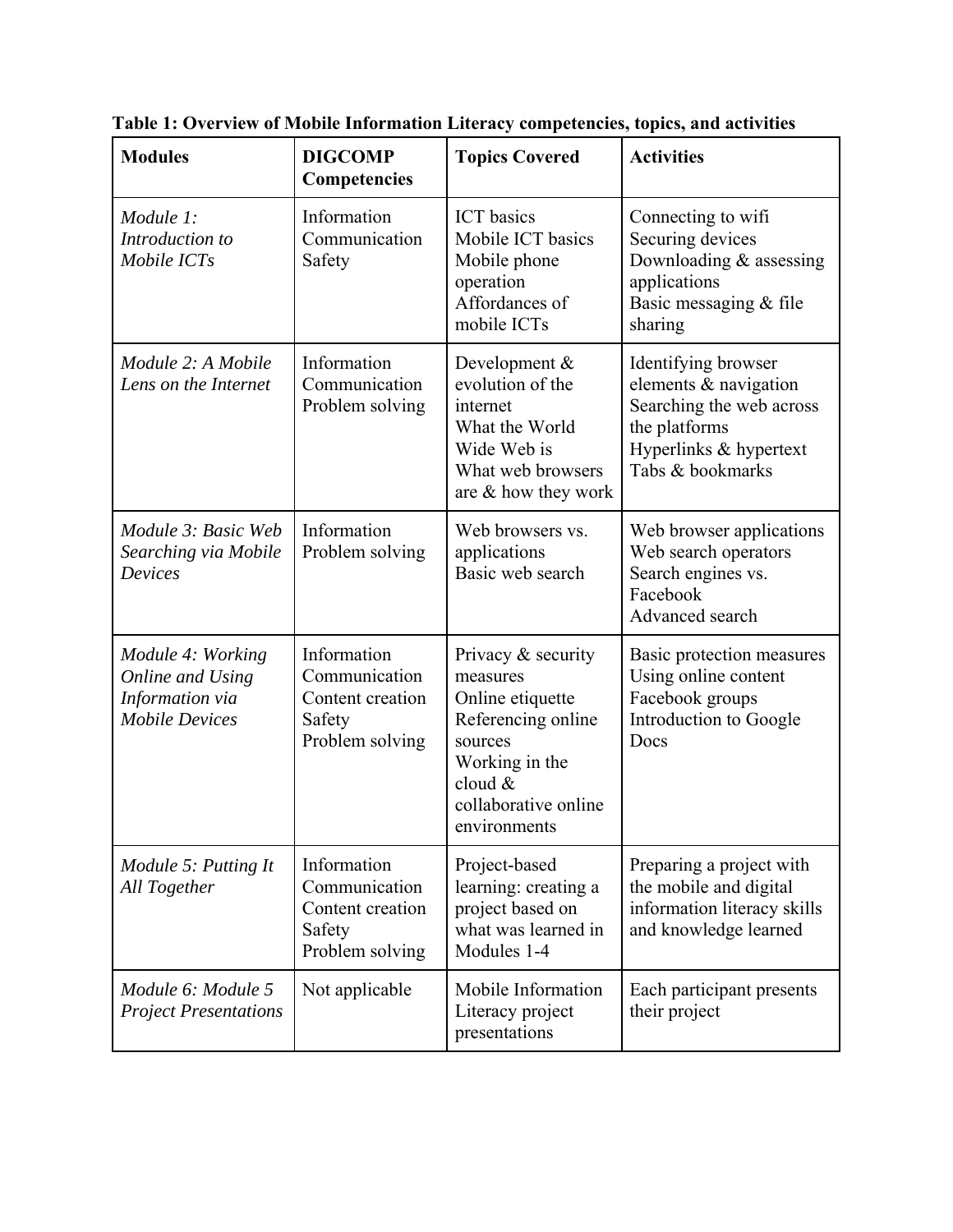#### *Implementation of the curriculum*

After developing two of the modules, they were piloted with a small group of local partners in Myanmar, staff from Myanmar Book Aid Preservation Foundation (MBAPF) and Enlightened Myanmar Research Foundation (EMReF). The pilot provided invaluable feedback on what worked, what did not, and what was missing. After the pilot, the modules were revised based on the pilot feedback and the remaining four modules were developed. A training-of-the-trainers was then held with a group of 25 "master librarians" - library staff who would learn the MIL curriculum and then take it back to their libraries to train other staff and library patrons. The training also included a pre-training assessment of ICT skills and a post-training assessment of those same skills with the aim of evaluating the success of the training. Training participants assessed their own skills through self-reporting surveys.

#### *Partnering with libraries*

Libraries have a long tradition of contributing to the literacy of the populations they serve. Through both specific programs designed to enhance reading literacy and informally helping patrons select trustworthy and accurate information sources that contribute to information literacy, libraries are one of the main institutions where literacies of all kinds are promoted and taught. As technologies evolve, so must the literacies libraries teach. Given that libraries exist in almost every part of the world, are often trusted institutions in the communities they serve, and places people go to learn and seek information, libraries are natural partners in developing and implementing mobile information literacy curriculum and training. In Myanmar, there are over 5,000 public libraries in all regions of the country. By training library staff on mobile information literacy and teaching them how to adapt and implement the training back in their community libraries, thousands of people around the country have received training on how to take advantage of the benefits that mobile phones and the mobile internet have to offer.

#### *Results*

To date, over 5,000 people have been trained on the MIL in Myanmar. This number includes librarians, library users, and other people from various organizations that have requested the training. Our partners in Myanmar are not only helping librarians and their patrons learn digital and information literacy for mobile phones, but are also being called upon to train ministries in government, staff at foundations and non-governmental organizations (NGOs), and academic library staff as well. The original curriculum and trainings continue to be adapted and expanded upon for use in various sectors and for use in various domains, such as agriculture, health, and financial services.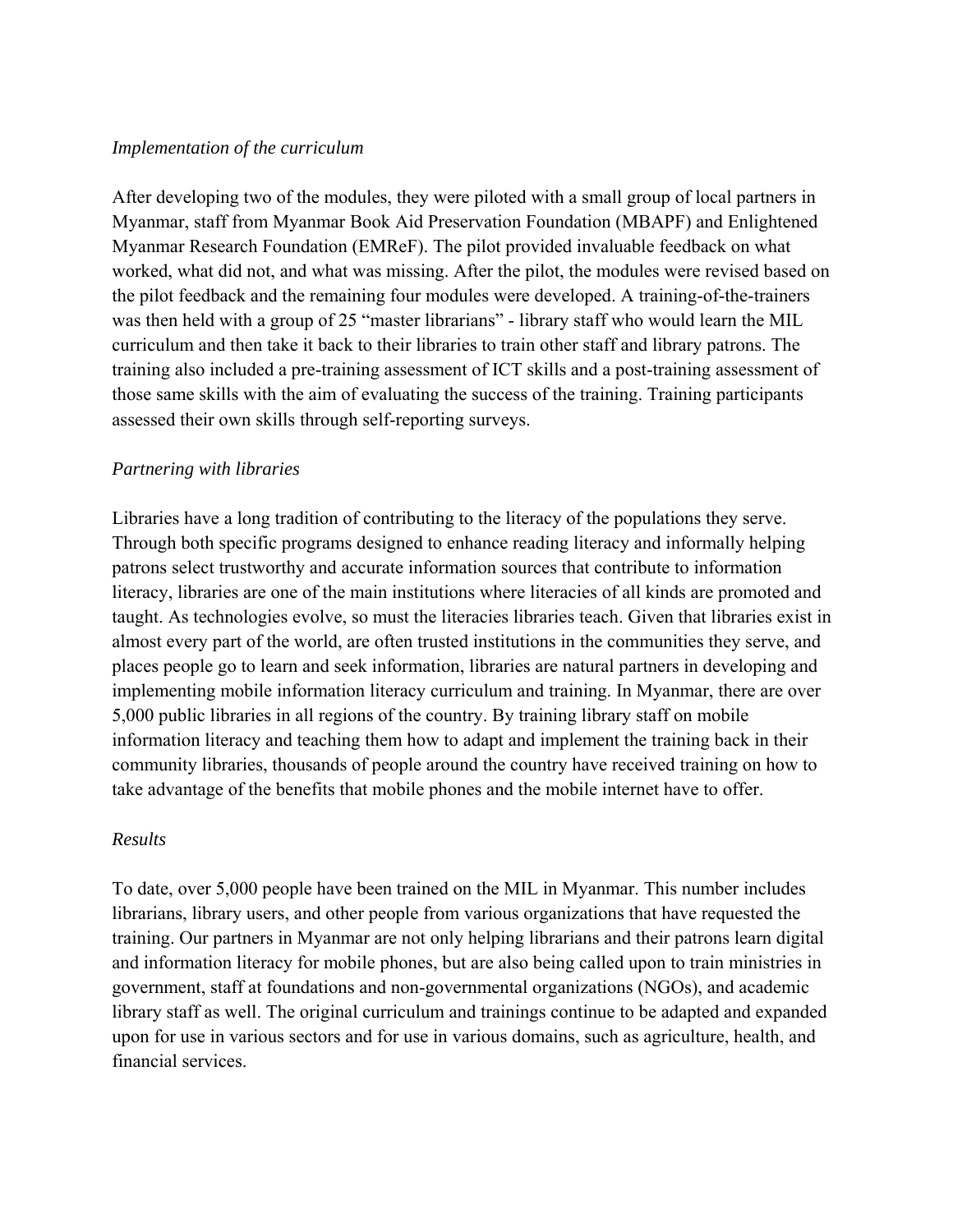### *Lessons learned*

The experience of developing and implementing the first MIL curriculum in Myanmar has yielded some important lessons that help shape future MIL work and adaptations of the curriculum for other geographies and contexts (more on that below).

- **Local context is key for a relevant and useful curriculum**: It is important to understand the local context and conditions when developing a curriculum and training. Ask questions such as "What types of information and digital platforms are popular and used locally?" The first MIL curriculum was going to be heavily based on Wikipedia. However, we learned from our local partners that Wikipedia was not used in Myanmar. Facebook was heavily used for everything and a critical main source of information for anyone on the internet in Myanmar. By using something people were already aware of (Facebook) instead of something rarely used (Wikipedia), the curriculum was more relevant to the participants.
- **Cultural norms must be taken into account for curriculum content and delivery**: A critical point discovered during the pilot and in consultation with Myanmar participants was that training participants expected a very traditional teacher-student hierarchy. Explicit coaching tips were included to teach trainers how to deliver the curriculum using an approach that would be novel and uncomfortable for them because it challenged generally-accepted hierarchical norms of student deferment to teacher knowledge. This hands-on, participatory approach encouraged group work, project-based learning, experimentation, making mistakes as a useful learning tool, and asking lots of questions. Flexibility was explicitly built into the curriculum and trainers are encouraged to adapt the curriculum as necessary to meet the needs of their participants.
- **Use participant feedback to revise and adapt the curriculum and training**: As more and more people were trained in Myanmar, participants seemed to be interested in and excited about specific tools and content. Participants wanted to learn more about communication tools (email, Skype, etc.) and the use of Google Drive and Docs. By listening to the participants, our local partners developed a separate Communications Tools module and created specialized training on Google Drive.
- **MIL training does not necessarily end when the training session is over**: In interviews with librarians who had participated in the MIL training, we learned that they continued to learn new digital and information literacy skills on their own and began including this in their local trainings. They also suggested that "refresher modules" be developed to include updates to training and continued learning on their own once the training is over. These would be shorter materials that focused on refreshing skills, rather than starting at the beginning.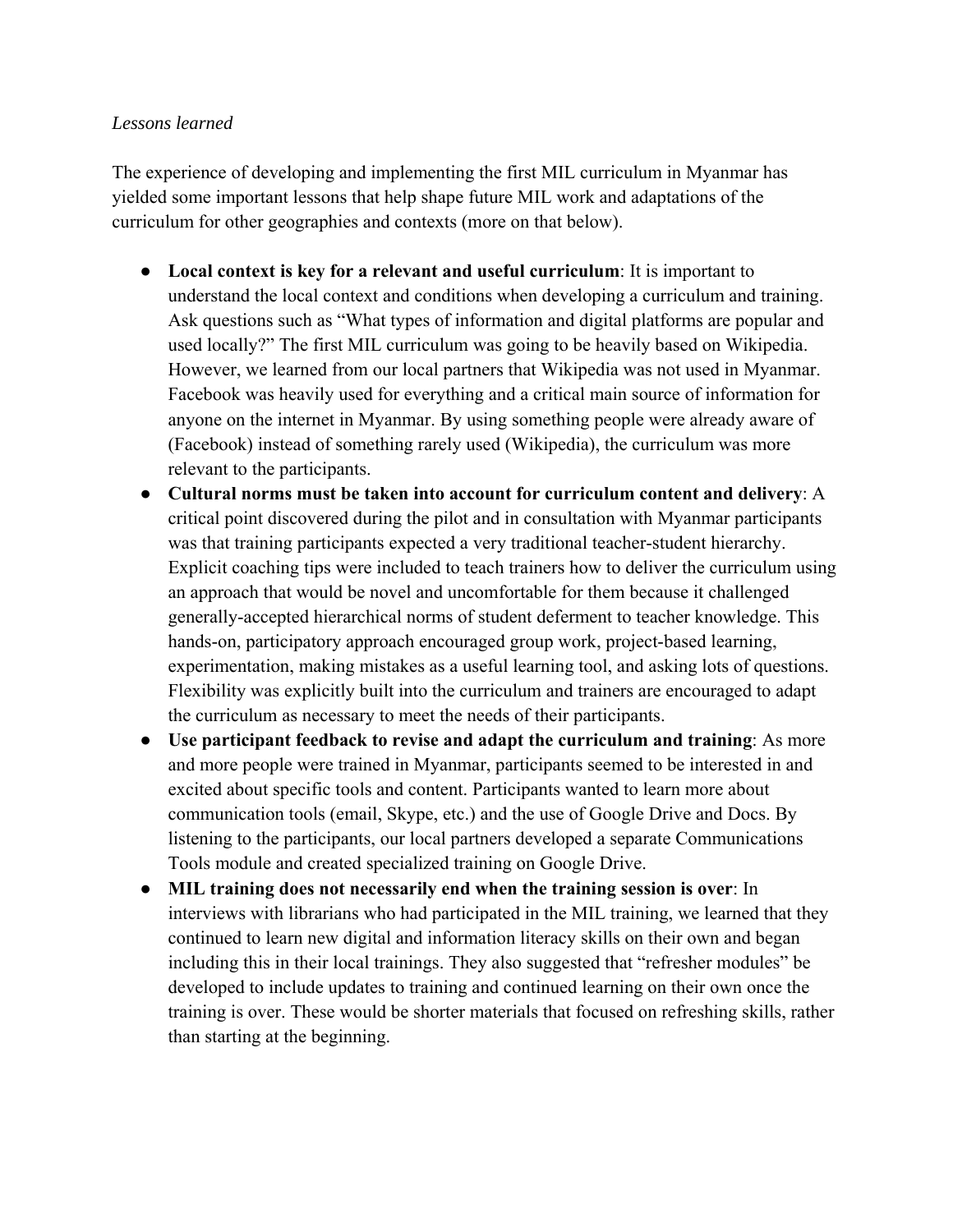## **Adapting the MIL**

It had been our hope that the first MIL curriculum would be a foundation for many adaptations in other geographies and contexts. EIFL (Electronic Information for Libraries), an organization working with public libraries in various countries in Africa, approached us to adapt the MIL curriculum and training for library staff working at the Kenya National Library Services (KNLS). Based on our experience in Myanmar, we were eager to use what we learned there to adapt the curriculum in another country and context.

Given what we learned from Myanmar, we began this adaptation with more extensive research about the ICT and library landscape in Kenya. We visited Kenya to meet with KNLS staff, visit public libraries in various parts of Kenya to talk with librarians and patrons, and to learn from local stakeholders and other organizations working in the digital and information literacy skills space in Kenya. We also administered a survey among KNLS library staff to learn more about their ICT skills, current trainings, and library users.

Based on our research, we have developed an outline of what the Kenya MIL will include and are currently developing the curriculum and training. The pilot will take place in May 2017, and from the pilot, we will incorporate feedback for the final curriculum and training to take place later in 2017.

While much of the original curriculum material remains relevant for the Kenyan context, we are doing some things differently in this iteration. Some of these include:

- **Locally relevant content:** While Facebook is used in Kenya, it is not the only application that is popular there. This curriculum will also include other applications, content, and platforms that makes sense given the digital landscape in Kenya. One addition will be including WhatsApp. There are also more local applications and websites in Kenya that will be included.
- **Expanded modules on various topics:** During our library visits, we heard that privacy and security are a main concern when using ICTs in Kenya. We will expand our curriculum to include more about how people can use digital devices and platforms securely and safely.
- **Tips for trainers**: In addition to training the trainers on the MIL, this version of the MIL curriculum and training will also include tips for how to best teach the MIL and adapt it for their local communities and the interests of their patrons.
- **Different delivery methods**: Many of the people we spoke to in Kenya emphasized that people enjoy learning and working together. The training delivery will reflect this by incorporating more social learning activities.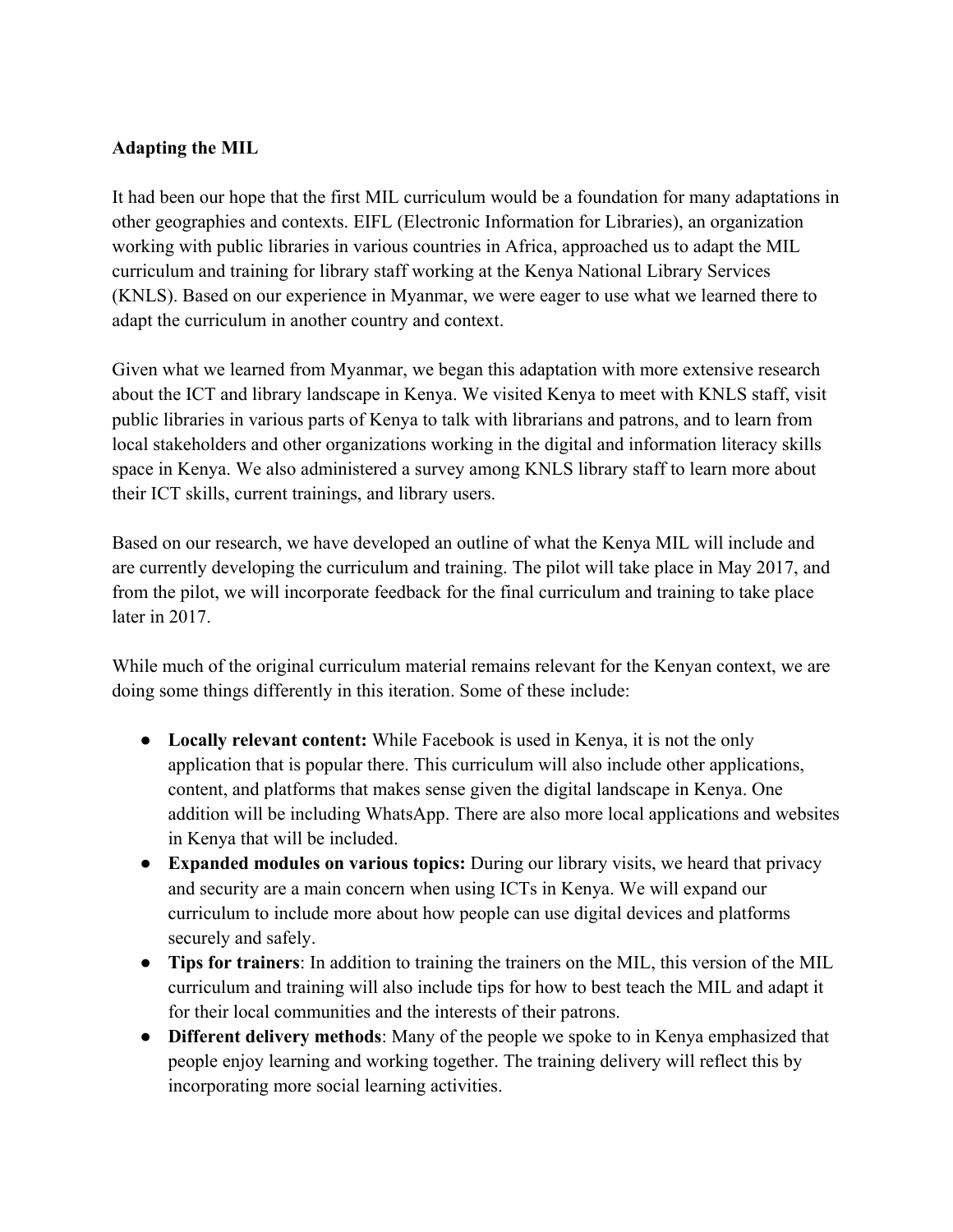● **Evaluation and assessment**: The evaluation component of the Myanmar MIL was not as robust and complete as it could have been. We are integrating evaluation and assessment components throughout the curriculum so we can learn more about the effectiveness and success of the MIL curriculum and training beyond self-reported pre- and post-training assessments.

## **Current and future work**

As with Myanmar, we are documenting the process and what we learn along the way. Once we have completed the MIL adaptation and implementation in Kenya, we hope to be able to share more generalizable tips, recommendations, and best practices for libraries and other organizations to adapt and implement MIL for their communities and purposes. We continue to invite others to adapt the current MIL and share their experiences with us to help with our recommendations.

We are also working on developing a Mobile Information Literacy Framework to further contribute to the digital and information literacy literature and practice. Working with GSMA and the Mozilla Foundation, we have invited academics, libraries, practitioners, and other interested individuals and organizations to contribute to this framework. Interested people can email  $taseha@uw.edu$  for more information on how they can get involved.

By continuing to adapt and expand the Mobile Information Literacy curriculum, implementing it in new places with different organizations, and collaborating with others working in this field, we believe that many of the billions coming online via mobile devices will benefit from learning digital and information literacy skills specific to smartphones. Libraries, particularly public and community libraries, can and do play a significant role in helping individuals and communities obtain ICT access and ICT knowledge and skills. By tailoring digital and information literacy trainings to match the user's first or main device through Mobile Information Literacy, libraries can better meet the needs of their users and communities.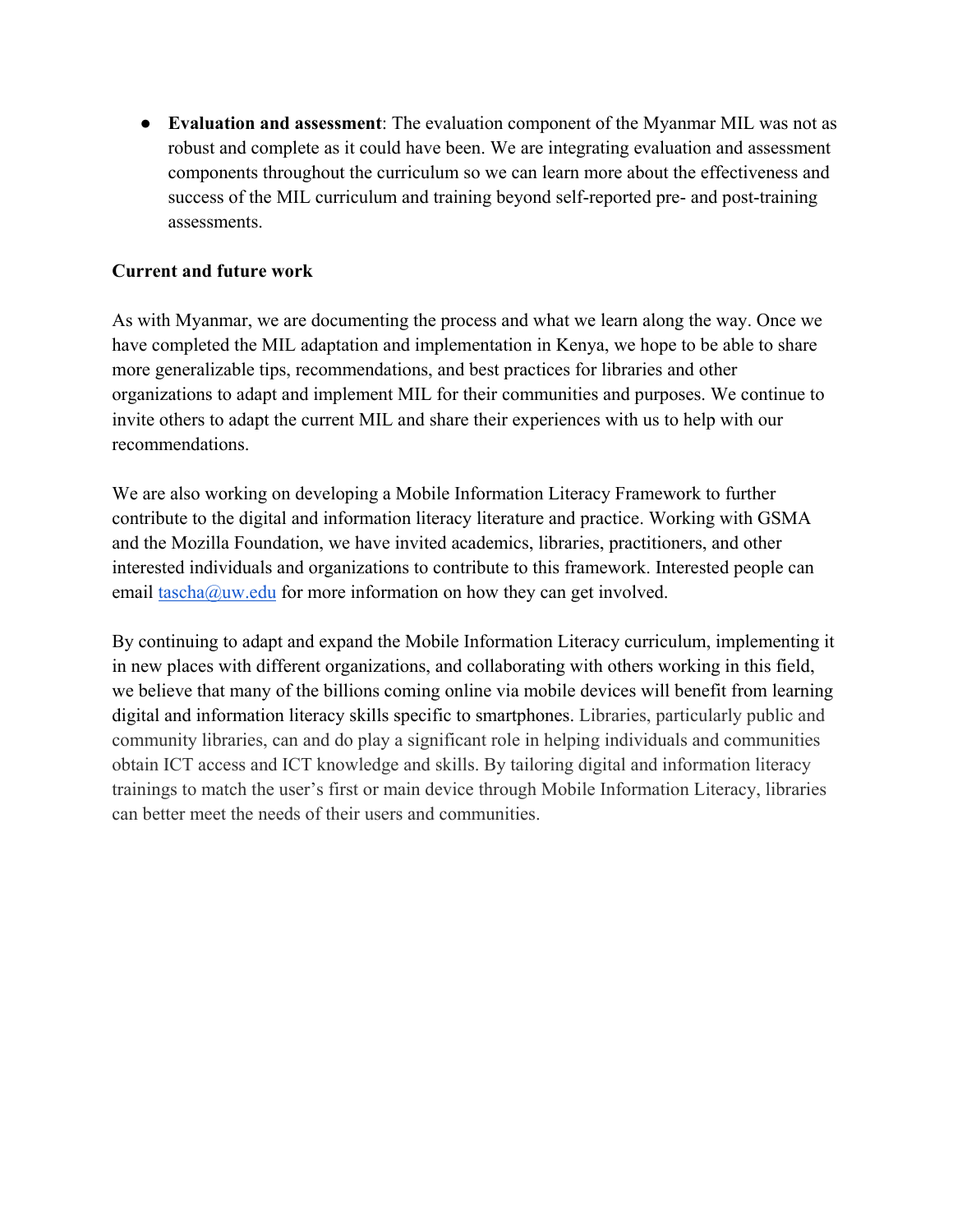#### **References**

- Adult, Community and Further Education Board. (N.d.). Retrieved from on 22 February 2017: http://www.education.vic.gov.au/about/department/structure/Pages/acfe.aspx
- Arese Lucini, B. (2016). *Connected society: Consumer barriers to mobile internet adoption in Africa*. London: GSMA. Retrieved from on 14 September 2016: http://www.gsma.com/mobilefordevelopment/wp-content/uploads/2016/07/Consumer-Barriers-to-mobile-internet-adoption-in-Africa.pdf
- Arese Lucini, B. (2016). *Connected society: Consumer barriers to mobile internet adoption in Asia*.London: GSMA. Retrieved from on 14 September 2016: http://www.gsma.com/mobilefordevelopment/wp-content/uploads/2016/06/Consumer-Barriers-to-Mobile-Internet-Adoption-in-Asia.pdf
- Armbrecht, D. (2016 February 23). 4 reasons 4 billion people are still offline. Retrieved from on 14 September 2016: https://www.weforum.org/agenda/2016/02/4-reasons-4-billionpeople-are-still-offline/
- Chung, A., Gill, I., & O'Bryne, I. *Web Literacy 2.0*. Retrieved from on 22 February 2017: http://mozilla.github.io/content/web-lit-whitepaper/#introduction
- Donner, J. (2015). *After Access: Inclusion Development, and a More Mobile Internet*. Cambridge, MA: MIT Press.
- GSMA. (2016). *Connected Society: Mobile Internet Skills Training Toolkit*. Retrieved from on 22

February 2017: http://www.gsma.com/mobilefordevelopment/programmes/connected-society/mistt

GSMA. (2017). *Global Mobile Engagement Index*. London: GSMA. Retrieved from on 22 February 2017:

https://www.gsmaintelligence.com/research/?file=e4549aeda553ac832ff9126c7d6c0861 &download

GSMA. (2016). *Mobile for Development Mobile Internet Skills Training Toolkit*. London: GSMA.

Retrieved from on 22 February 2017:

http://www.gsma.com/mobilefordevelopment/programmes/connected-society/mistt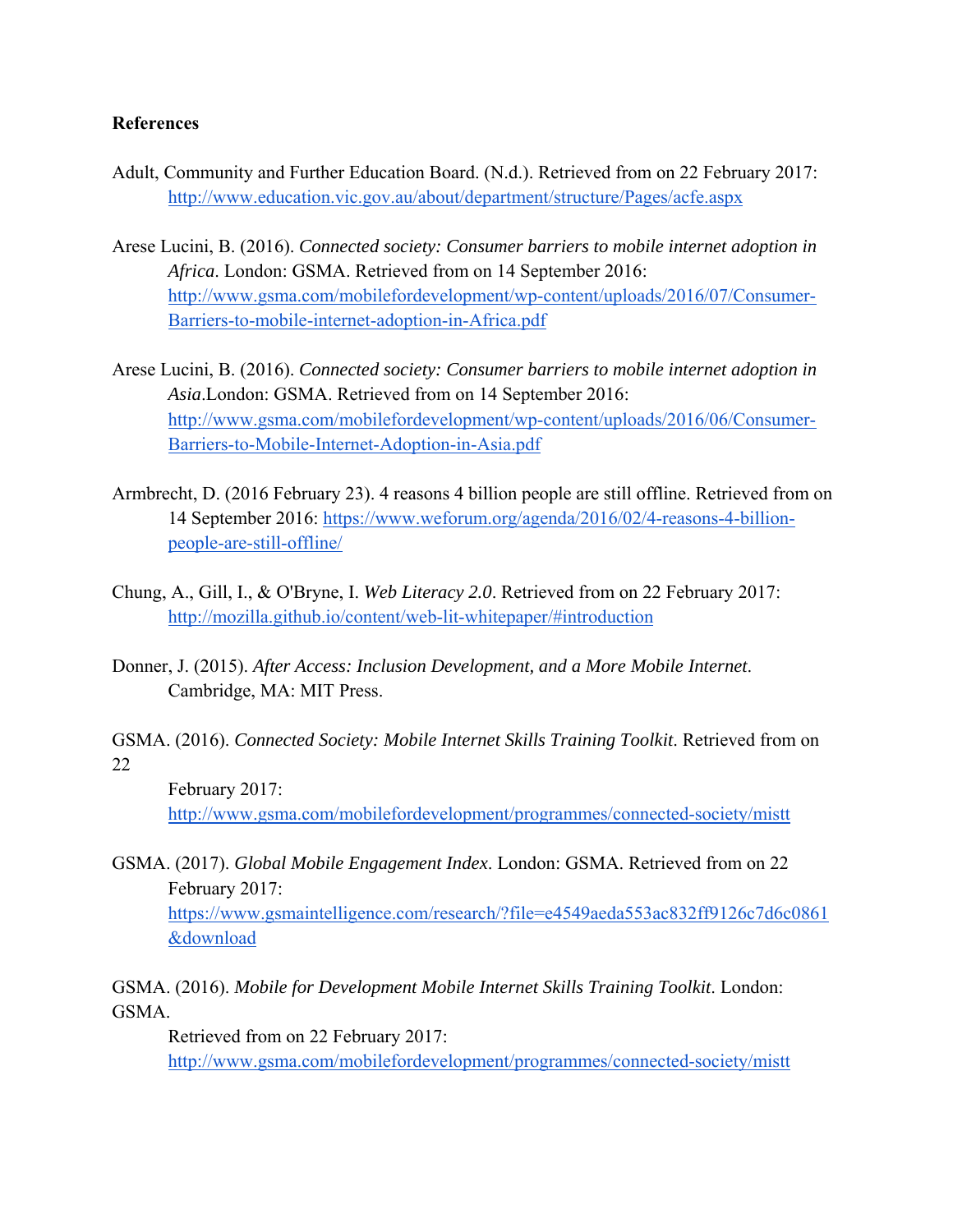- Güler, Ç., Kılıç, E., & Çavuş, H. (2014). A comparison of difficulties in instructional design processes: Mobile vs. desktop. *Computers in Human Behavior*, *39*, 128–135. https://doi.org/10.1016/j.chb.2014.07.008
- International Telecommunication Union. (2016). ICT Facts and Figures. Geneva: ITU. Retrieved from on 22 February 2017: http://www.itu.int/en/ITU-D/Statistics/Documents/facts/ICTFactsFigures2016.pdf
- Kim, J., Thomas, P., 2, Sankaranarayana, R., Gedeon, T., & Yoon, H.-J. (2015). Eye-tracking analysis of user behavior and performance in web search on large and small screens. *Journal of the Association for Information Science & Technology*, *66*(3), 526–544.

Microsoft Digital Literacy and IT Academy. (N.d.). *Digital Literacy Standard Curriculum Version*

*4*. Retrieved from on 22 February 2017: https://www.microsoft.com/en-us/digitalliteracy/curriculum4.aspx

- Mirani, L. (2015, February 9). Millions of Facebook users have no idea they're using the internet. Quartz. Retrieved from on 22 February 2017: https://qz.com/333313/milliionsof-facebook-users-have-no-idea-theyre-using-the-internet/
- Mozilla. (N.d). *Digital Skills Observatory*. Retrieved from on 22 February 2017: http://mozillafoundation.github.io/digital-skills-observatory/
- Nicholas, D., Clark, D., Rowlands, I., & Jamali, H. R. (2013). Information on the go: A case study of Europeana mobile users. *Journal of the American Society for Information Science & Technology*, *64*(7), 1311–1322. https://doi.org/10.1002/asi.22838
- Paulson, K. (2017, January 4). Understanding Mobile Users: Characteristics, Habits & Behavior on Mobile Web. Retrieved from on 22 February 2017: http://www.instantshift.com/2017/01/04/understanding-mobile-users/
- Pew Research Center. (2016). *Smartphone Ownership and Internet Usage Continues to Climb in Emerging Economies*. Washington DC: Pew Research Center. Retrieved from on 22 February 2017: http://www.pewglobal.org/files/2016/02/pew\_research\_center\_global\_technology\_report final february 22 2016.pdf

Ranger, P., Chandler, J., & Arscott, B. (2015). *DFID review of digital in development*